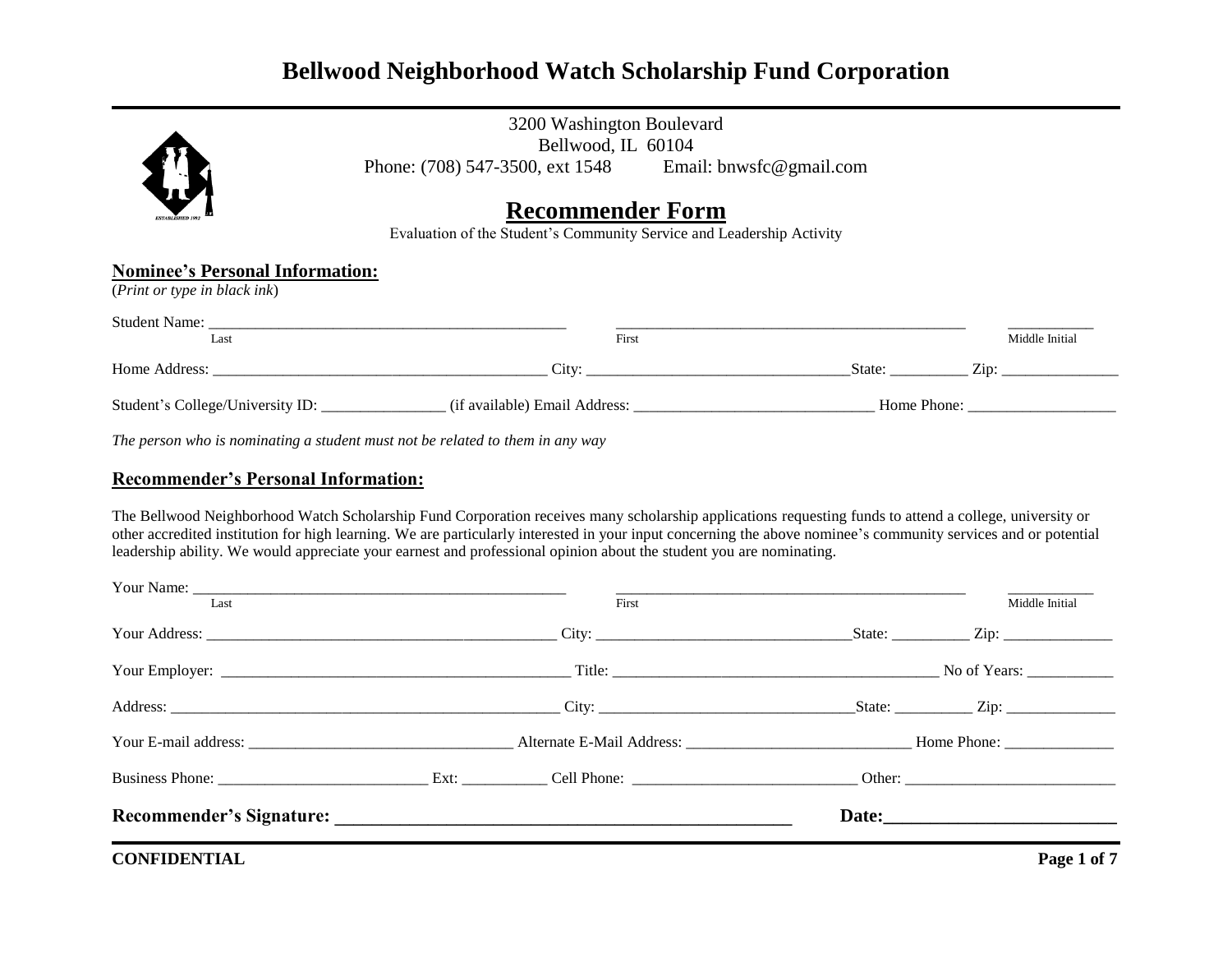

3200 Washington Boulevard Bellwood, IL 60104<br>
1, ext 1548 Email: bnwsfc@gmail.com Phone: (708) 547-3500, ext 1548

# **Recommender Form**

Evaluation of the Student's Community Service and Leadership Activity

**All reports/information must be in the scholarship office on or before April 15, there are no exceptions for first time students.**

### **Recommender's Relationship and Nominee's Eligibility Information**

| 1.               | Where did your relationship start with the nominee?:                                                                                                                                                                          |                                      |                       |                |                |
|------------------|-------------------------------------------------------------------------------------------------------------------------------------------------------------------------------------------------------------------------------|--------------------------------------|-----------------------|----------------|----------------|
|                  | [ ] Education<br>[ ] Church                                                                                                                                                                                                   | [ ] Community<br>[ ] Extracurricular | [ ] Employment        |                |                |
| $\overline{2}$ . | <u>How many years have you known the nominee?:</u>                                                                                                                                                                            |                                      |                       |                |                |
|                  | [] Less than 1 year [] 1 to 3 years                                                                                                                                                                                           |                                      | [ ] More than 3 years | $\lceil$ Other |                |
| 3.               |                                                                                                                                                                                                                               |                                      |                       |                |                |
|                  |                                                                                                                                                                                                                               |                                      |                       |                |                |
| 4.               | <b>Parents Information:</b>                                                                                                                                                                                                   |                                      |                       |                |                |
|                  | Last                                                                                                                                                                                                                          |                                      | First                 |                | Middle Initial |
|                  | If different than nominee                                                                                                                                                                                                     |                                      |                       |                |                |
|                  | Last                                                                                                                                                                                                                          |                                      | First                 |                | Middle Initial |
|                  | If different than nominee                                                                                                                                                                                                     |                                      |                       |                |                |
|                  | Recommender's Signature: New York Changes and School and School and School and School and School and School and School and School and School and School and School and School and School and School and School and School and |                                      |                       |                |                |

**CONFIDENTIAL Page 2 of 7**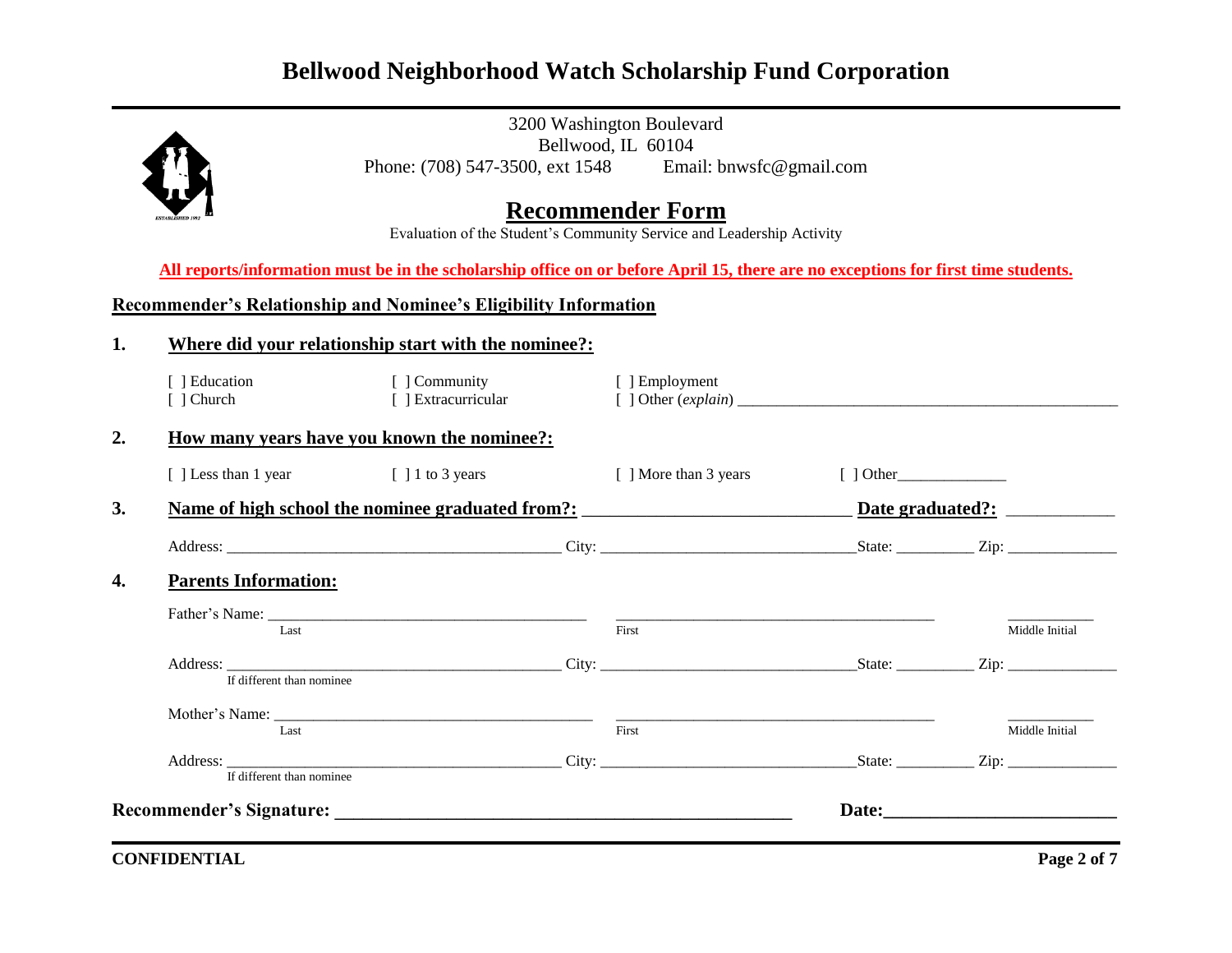

3200 Washington Boulevard Bellwood, IL 60104 Phone: (708) 547-3500, ext 1548 Email: bnwsfc@gmail.com

# **Recommender Form**

Evaluation of the Student's Community Service and Leadership Activity

#### **Recommender's Questionnaire:**

Rate the nominee according to the following variables by filling in the appropriate square. Please use the extraordinary rating only for exceptional performance. For example, a nominee who is the best you have seen in five years or more may rate as exceptional. Explain your rating in the space provided by giving a relevant example on the nominee's behavior. Please use only the space provided below.

### **5. Has the Nominee Demonstrated Leadership Experience/Potential?**

### *\* Consider the following:*

Has the nominee shown interest in learning more about leadership and taking on leadership roles? Has the nominee shown a desire to lead or support or facilitate others in reaching their goals? Has the nominee shown ability and willingness to make sound decisions based on imperfect information through the exercise of good judgment? Has the nominee participated in activities within his/her cultures that are often the first step toward developing the trust and follow of the community? Does the nominee seem confident in handling new situations or challenges?

| [ ] Below Average | [ ] Average | [ ] Above Average        | [ ] Very Good | [ ] Extraordinary  |  |
|-------------------|-------------|--------------------------|---------------|--------------------|--|
|                   |             |                          |               |                    |  |
|                   |             |                          |               |                    |  |
|                   |             |                          |               |                    |  |
|                   |             |                          |               |                    |  |
|                   |             |                          |               |                    |  |
|                   |             | Recommender's Signature: |               | Date: <u>Date:</u> |  |
|                   |             |                          |               |                    |  |

**CONFIDENTIAL** Page 3 of 7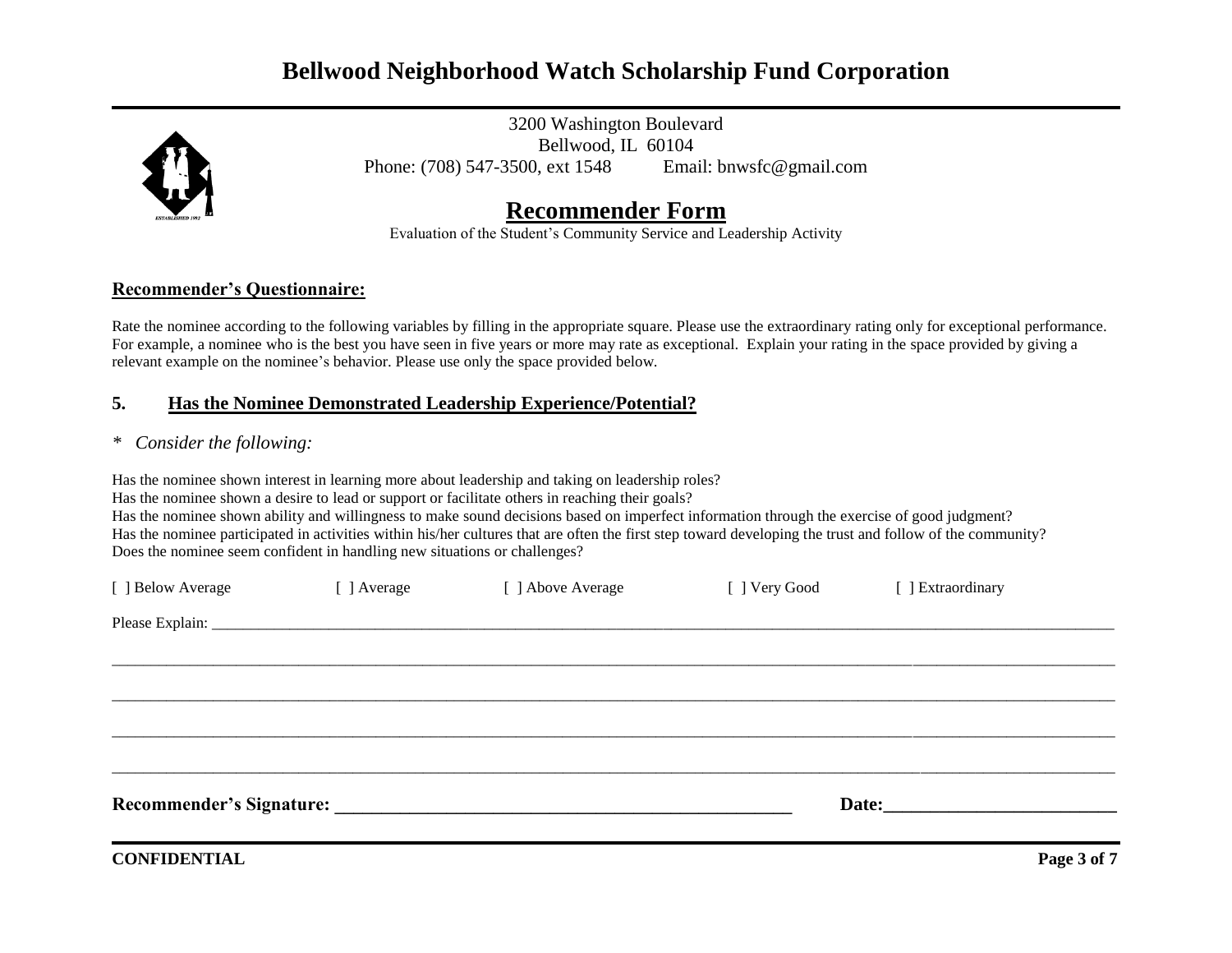

3200 Washington Boulevard Bellwood, IL 60104 Phone: (708) 547-3500, ext 1548 Email: bnwsfc@gmail.com

# **Recommender Form**

Evaluation of the Student's Community Service and Leadership Activity

#### **Recommender's Questionnaire:**

#### **6. Nominee's Influence on Peers**

In some cultures, leadership is identified by positions held (although positions vary according to the culture). On the other hand, a leader may hold no formal position, yet clearly lead through personal example. The questions below are intended to uncover evidence of leadership ability in different forms. Select one of the categories below

*\* Consider the following:*

Do others look to the nominee to set the tone for a social group?

Is the nominee's advice often sought by peers?

Is the nominee often selected as a representative--whether in an informal group or in an election?

Does the nominee show an understanding of constituents and their needs?

Does the nominee manifest skill in dealing with people, their sensitivities and readiness?

Has the nominee served as a mediator in disputes among his/her peers?

Does the nominee show ability to motivate and influence others?

| [ ] Below Average | [ ] Average | [ ] Above Average | [ ] Very Good | [ ] Extraordinary |  |
|-------------------|-------------|-------------------|---------------|-------------------|--|
|                   |             |                   |               |                   |  |
|                   |             |                   |               |                   |  |
|                   |             |                   |               |                   |  |
|                   |             |                   |               |                   |  |
|                   |             |                   |               |                   |  |
|                   |             |                   |               |                   |  |
|                   |             |                   |               |                   |  |

**CONFIDENTIAL** Page 4 of 7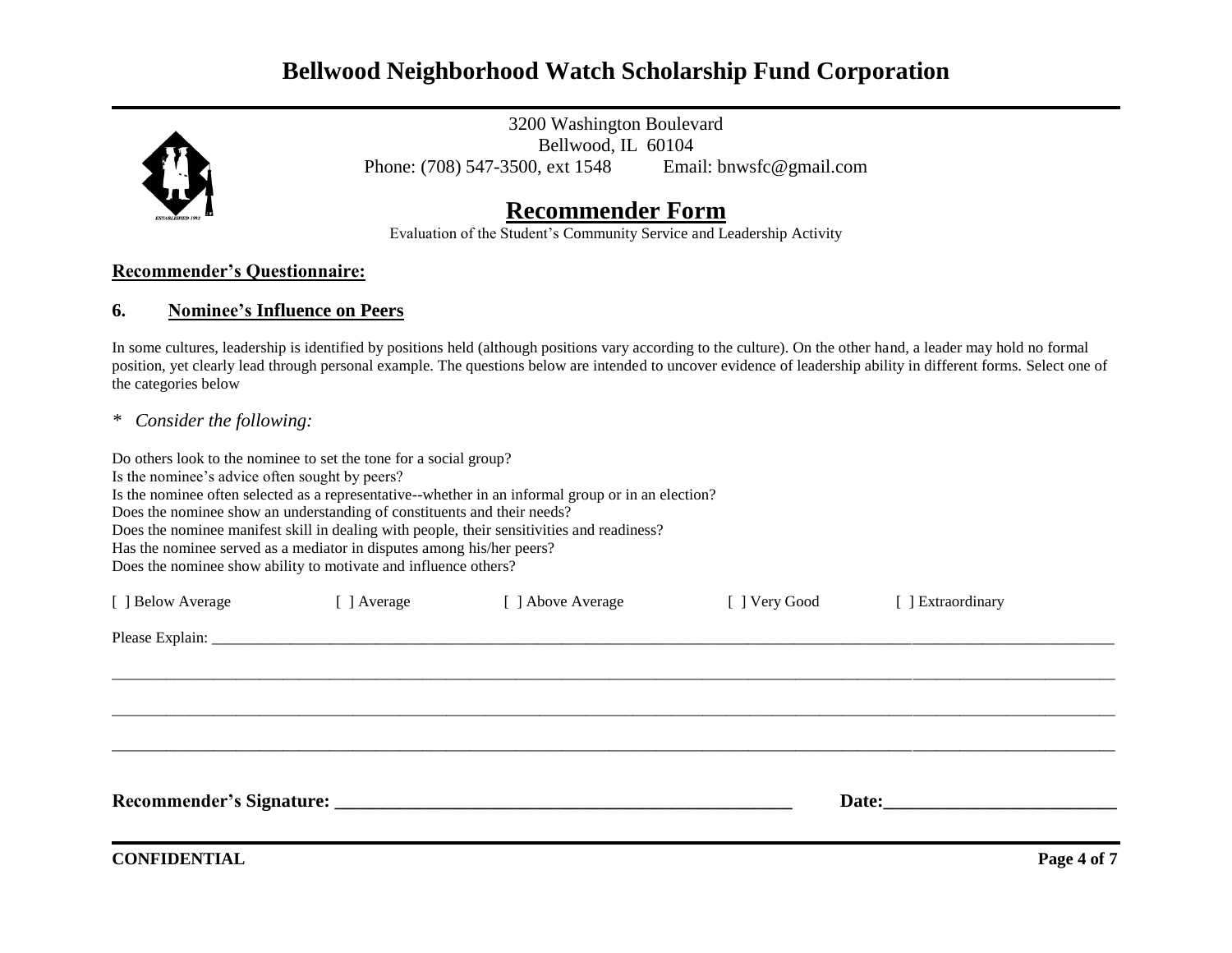

3200 Washington Boulevard Bellwood, IL 60104 Phone: (708) 547-3500, ext 1548 Email: bnwsfc@gmail.com

# **Recommender Form**

Evaluation of the Student's Community Service and Leadership Activity

### **Recommender's Questionnaire:**

### **7. Goal Setting**

*\* Consider the following:*

Does the nominee set realistic long-term goals and manage the steps to attain them?

Is the nominee aware of his or her academic strengths and weaknesses?

Does the nominee take advantage of personal strengths and try to improve areas of weaknesses?

Does the nominee accept positive and negative feedback with equanimity and use it to alter behavior?

Does the nominee manifest adaptability, persistence and an ability to overcome obstacles?

Does the nominee understand how he/she and others are affected in a given social system and take positive and effective action to move forward? Do you find signs of persistence and resolution in following thorough?

| [ ] Below Average   | [ ] Average | [ ] Above Average                                                                                                                                                                                                              | [ ] Very Good | [ ] Extraordinary                                                                                                                                                                                                              |             |
|---------------------|-------------|--------------------------------------------------------------------------------------------------------------------------------------------------------------------------------------------------------------------------------|---------------|--------------------------------------------------------------------------------------------------------------------------------------------------------------------------------------------------------------------------------|-------------|
|                     |             |                                                                                                                                                                                                                                |               |                                                                                                                                                                                                                                |             |
|                     |             |                                                                                                                                                                                                                                |               |                                                                                                                                                                                                                                |             |
|                     |             |                                                                                                                                                                                                                                |               |                                                                                                                                                                                                                                |             |
|                     |             |                                                                                                                                                                                                                                |               |                                                                                                                                                                                                                                |             |
|                     |             |                                                                                                                                                                                                                                |               |                                                                                                                                                                                                                                |             |
|                     |             |                                                                                                                                                                                                                                |               |                                                                                                                                                                                                                                |             |
|                     |             |                                                                                                                                                                                                                                |               |                                                                                                                                                                                                                                |             |
|                     |             | Recommender's Signature: Management of the Second Second Second Second Second Second Second Second Second Second Second Second Second Second Second Second Second Second Second Second Second Second Second Second Second Seco |               | Date: the contract of the contract of the contract of the contract of the contract of the contract of the contract of the contract of the contract of the contract of the contract of the contract of the contract of the cont |             |
| <b>CONFIDENTIAL</b> |             |                                                                                                                                                                                                                                |               |                                                                                                                                                                                                                                | Page 5 of 7 |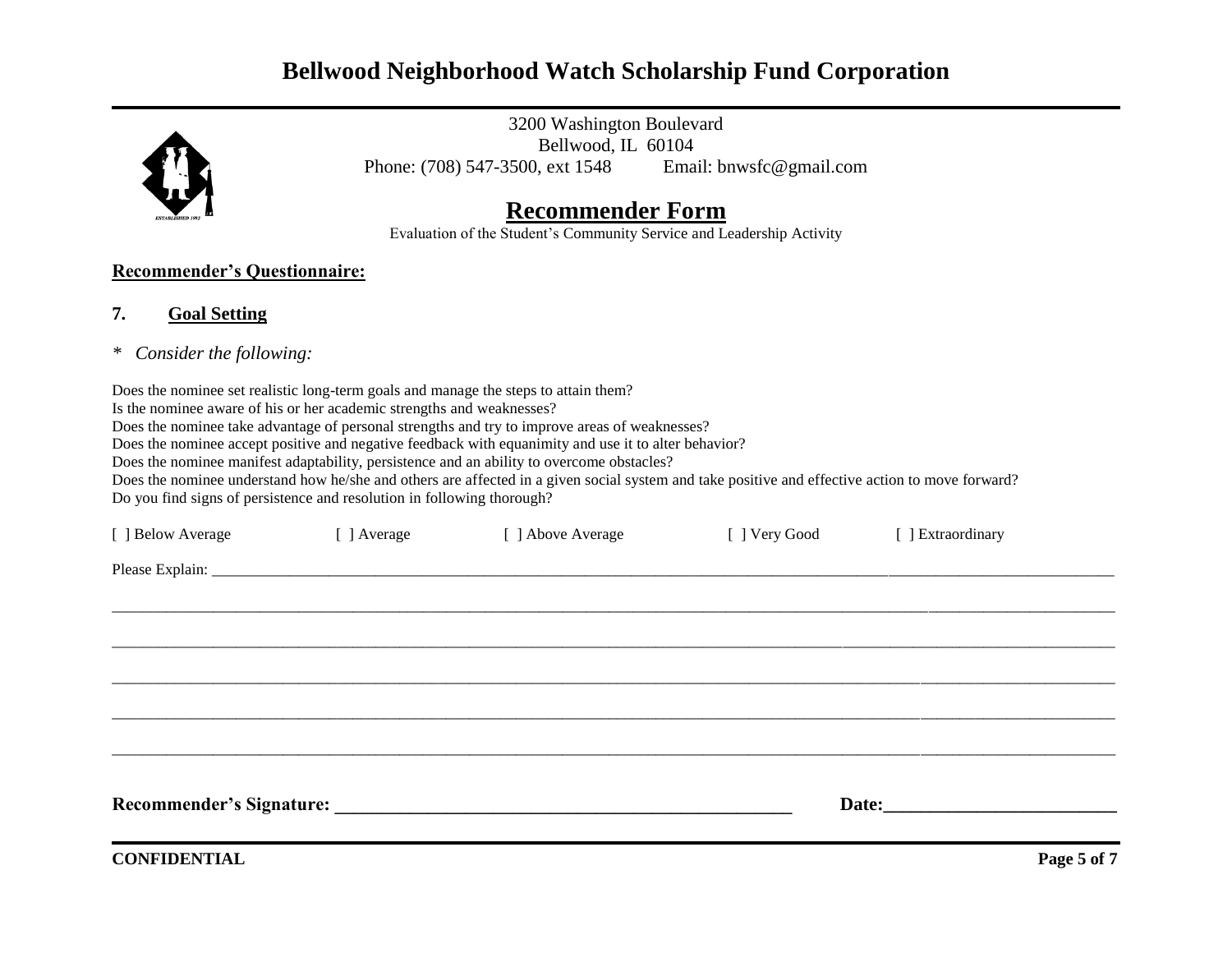

3200 Washington Boulevard Bellwood, IL 60104 Phone: (708) 547-3500, ext 1548 Email: bnwsfc@gmail.com

# **Recommender Form**

Evaluation of the Student's Community Service and Leadership Activity

### **Recommender's Questionnaire:**

#### **8. Intellectual Curiosity (potential for continued lifetime learning)**

*\* Consider the following:*

Has the nominee taken interest in topics outside of the classroom or investigated a course topic beyond the realm of the classroom? Has the nominee ventured outside his/her school to find courses of interest when they were not available within the school? Has the nominee developed competence in particular areas?

| [ ] Below Average | [ ] Average | [ ] Above Average | [ ] Very Good | [ ] Extraordinary                                                                                                                                                                                                              |  |
|-------------------|-------------|-------------------|---------------|--------------------------------------------------------------------------------------------------------------------------------------------------------------------------------------------------------------------------------|--|
|                   |             |                   |               |                                                                                                                                                                                                                                |  |
|                   |             |                   |               |                                                                                                                                                                                                                                |  |
|                   |             |                   |               |                                                                                                                                                                                                                                |  |
|                   |             |                   |               |                                                                                                                                                                                                                                |  |
|                   |             |                   |               |                                                                                                                                                                                                                                |  |
|                   |             |                   |               |                                                                                                                                                                                                                                |  |
|                   |             |                   |               |                                                                                                                                                                                                                                |  |
|                   |             |                   |               |                                                                                                                                                                                                                                |  |
|                   |             |                   |               |                                                                                                                                                                                                                                |  |
|                   |             |                   |               | Date: the contract of the contract of the contract of the contract of the contract of the contract of the contract of the contract of the contract of the contract of the contract of the contract of the contract of the cont |  |
|                   |             |                   |               |                                                                                                                                                                                                                                |  |

**CONFIDENTIAL** Page 6 of 7